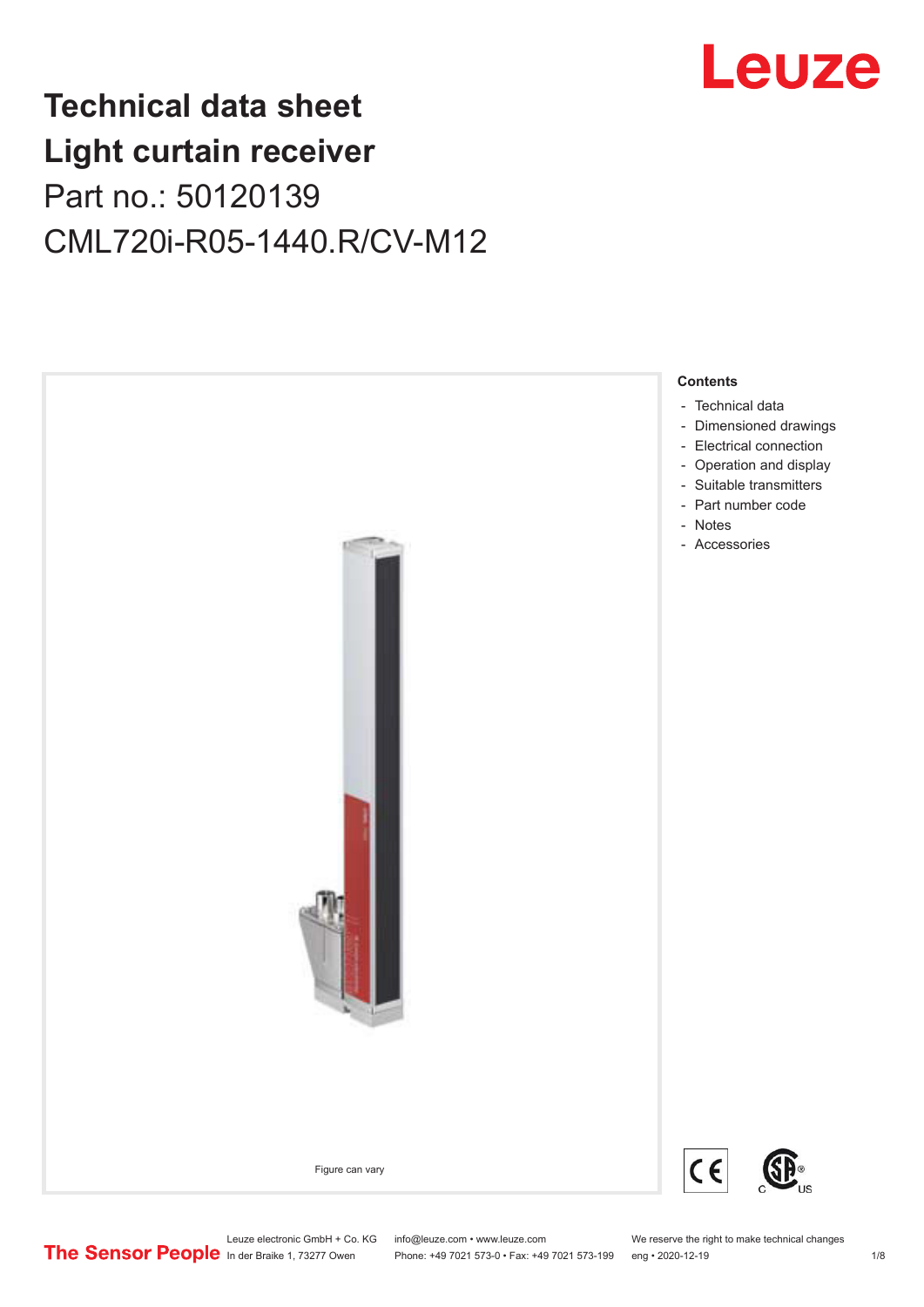## <span id="page-1-0"></span>**Technical data**

#### **Basic data**

| 720                                                                                                        |
|------------------------------------------------------------------------------------------------------------|
| Throughbeam principle                                                                                      |
| Receiver                                                                                                   |
| Accessories for the use of the BT-2R1                                                                      |
| Object measurement                                                                                         |
|                                                                                                            |
| Crossed-beam scanning                                                                                      |
| Diagonal-beam scanning                                                                                     |
| Parallel-beam scanning                                                                                     |
|                                                                                                            |
| Guaranteed operating range                                                                                 |
| $0.13.5$ m                                                                                                 |
| Typical operating range                                                                                    |
| 0.14.5m                                                                                                    |
| 1.440 mm                                                                                                   |
| 288 Piece(s)                                                                                               |
| 5 <sub>mm</sub>                                                                                            |
|                                                                                                            |
|                                                                                                            |
| 10 mm                                                                                                      |
|                                                                                                            |
| Polarity reversal protection                                                                               |
| Short circuit protected                                                                                    |
| Transient protection                                                                                       |
|                                                                                                            |
|                                                                                                            |
| 18  30 V, DC                                                                                               |
| 0  15 %, From $U_B$                                                                                        |
| 0 350 mA, The specified values refer<br>to the entire package consisting of trans-<br>mitter and receiver. |
|                                                                                                            |
|                                                                                                            |
| 2 Piece(s)                                                                                                 |
|                                                                                                            |
| 24 mA<br>$0$                                                                                               |
| 011V                                                                                                       |
|                                                                                                            |
|                                                                                                            |
| Voltage                                                                                                    |
|                                                                                                            |
|                                                                                                            |
| Current                                                                                                    |
|                                                                                                            |
|                                                                                                            |
| 100 mA                                                                                                     |
| $6,000 \Omega$                                                                                             |
| Number of inputs/outputs selectable 2 Piece(s)                                                             |
| Inputs/outputs selectable                                                                                  |
| DC                                                                                                         |
| Typ. $U_R / 0 V$                                                                                           |
|                                                                                                            |
| DC                                                                                                         |
| high: ≥6V                                                                                                  |
|                                                                                                            |

| Input/output 1                                  |                              |  |  |
|-------------------------------------------------|------------------------------|--|--|
| Activation/disable delay                        | 1 <sub>ms</sub>              |  |  |
| <b>Timing</b>                                   |                              |  |  |
| <b>Readiness delay</b>                          | 450 ms                       |  |  |
| <b>Cycle time</b>                               | $9.04$ ms                    |  |  |
| Response time per beam                          | $30 \mu s$                   |  |  |
| <b>Service interface</b>                        |                              |  |  |
| <b>Type</b>                                     | IO-Link                      |  |  |
| <b>IO-Link</b>                                  |                              |  |  |
| <b>Function</b>                                 | Configuration via software   |  |  |
|                                                 | Service                      |  |  |
| <b>Connection</b>                               |                              |  |  |
| <b>Number of connections</b>                    | 2 Piece(s)                   |  |  |
| <b>Plug outlet</b>                              | Rear side                    |  |  |
|                                                 |                              |  |  |
| <b>Connection 1</b><br><b>Function</b>          |                              |  |  |
|                                                 | Configuration interface      |  |  |
|                                                 | Signal IN<br>Signal OUT      |  |  |
|                                                 | Voltage supply               |  |  |
| <b>Type of connection</b>                       | Connector                    |  |  |
| <b>Thread size</b>                              | M12                          |  |  |
| <b>Type</b>                                     | Male                         |  |  |
| <b>Material</b>                                 | Metal                        |  |  |
| No. of pins                                     | 8-pin                        |  |  |
| Encoding                                        | A-coded                      |  |  |
|                                                 |                              |  |  |
| <b>Connection 2</b>                             |                              |  |  |
| <b>Function</b>                                 | Connection to transmitter    |  |  |
| <b>Type of connection</b><br><b>Thread size</b> | Connector<br>M <sub>12</sub> |  |  |
|                                                 | Female                       |  |  |
| Type<br><b>Material</b>                         | Metal                        |  |  |
| No. of pins                                     | 5-pin                        |  |  |
| Encoding                                        | A-coded                      |  |  |
|                                                 |                              |  |  |
| <b>Mechanical data</b>                          |                              |  |  |
| Design                                          | Cubic                        |  |  |
| Dimension (W x H x L)                           | 29 mm x 35.4 mm x 1,463 mm   |  |  |
| <b>Housing material</b>                         | Metal                        |  |  |
| <b>Metal housing</b><br>Lens cover material     | <b>Aluminum</b><br>Plastic   |  |  |
| Net weight                                      | $1,650$ g                    |  |  |
| <b>Housing color</b>                            | Silver                       |  |  |
| Type of fastening                               | Groove mounting              |  |  |
|                                                 | Via optional mounting device |  |  |
|                                                 |                              |  |  |
| <b>Operation and display</b>                    |                              |  |  |
| Type of display                                 | LED                          |  |  |
|                                                 | OLED display                 |  |  |
| <b>Number of LEDs</b>                           | 2 Piece(s)                   |  |  |
| Type of configuration                           | Software                     |  |  |
|                                                 | Teach-in                     |  |  |

Leuze

Leuze electronic GmbH + Co. KG info@leuze.com • www.leuze.com We reserve the right to make technical changes

ln der Braike 1, 73277 Owen Phone: +49 7021 573-0 • Fax: +49 7021 573-199 eng • 2020-12-19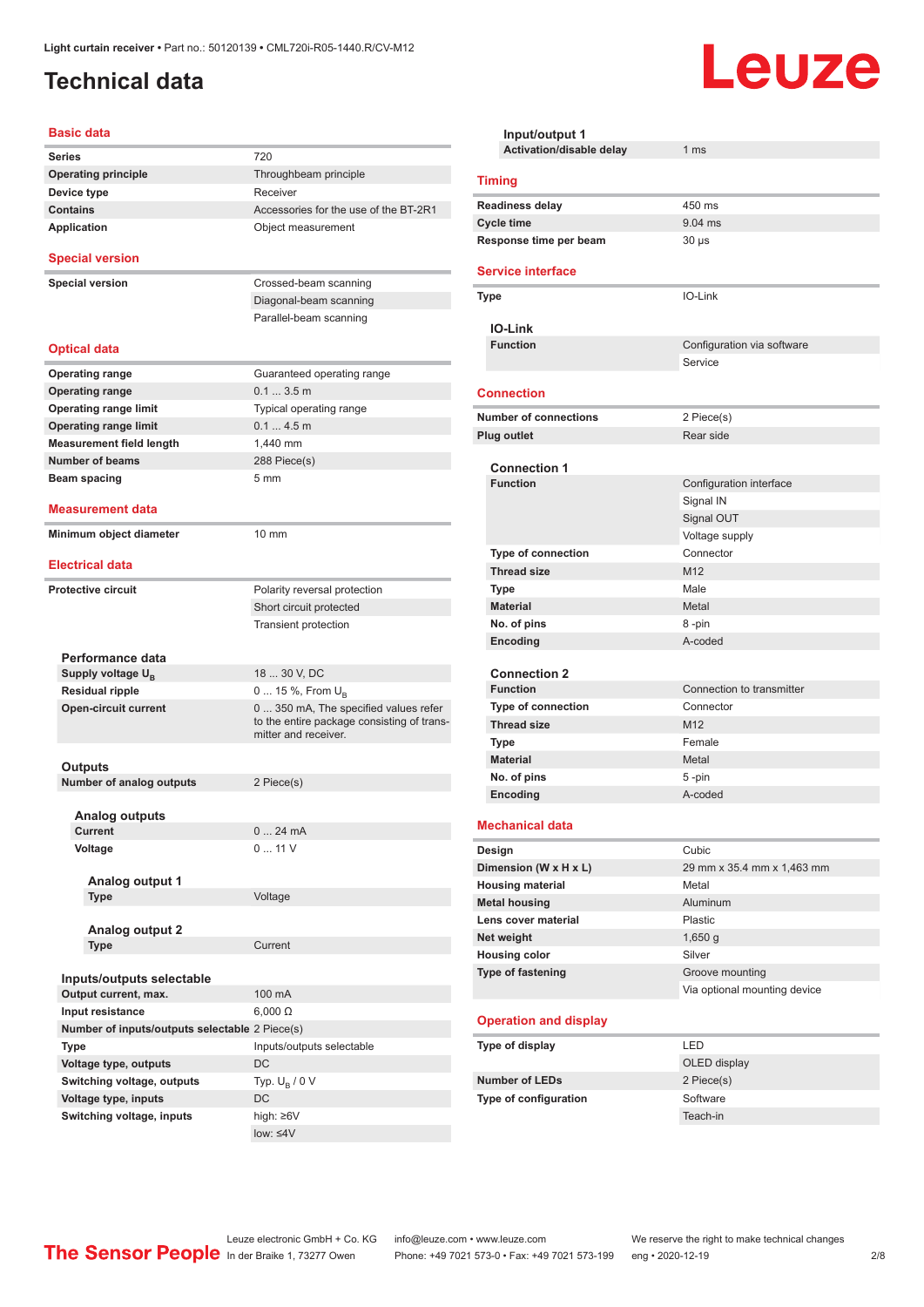## **Technical data**

# Leuze

#### **Environmental data**

| Ambient temperature, operation | $-30$ 60 °C |  |
|--------------------------------|-------------|--|
| Ambient temperature, storage   | $-40$ 70 °C |  |
| <b>Certifications</b>          |             |  |
|                                |             |  |
| Degree of protection           | IP 65       |  |
| <b>Protection class</b>        | Ш           |  |
| <b>Certifications</b>          | c CSA US    |  |

#### **Classification**

| <b>Customs tariff number</b> | 90314990 |
|------------------------------|----------|
| eCl@ss 5.1.4                 | 27270910 |
| eCl@ss 8.0                   | 27270910 |
| eCl@ss 9.0                   | 27270910 |
| eCl@ss 10.0                  | 27270910 |
| eCl@ss 11.0                  | 27270910 |
| <b>ETIM 5.0</b>              | EC002549 |
| <b>ETIM 6.0</b>              | EC002549 |
| <b>ETIM 7.0</b>              | EC002549 |
|                              |          |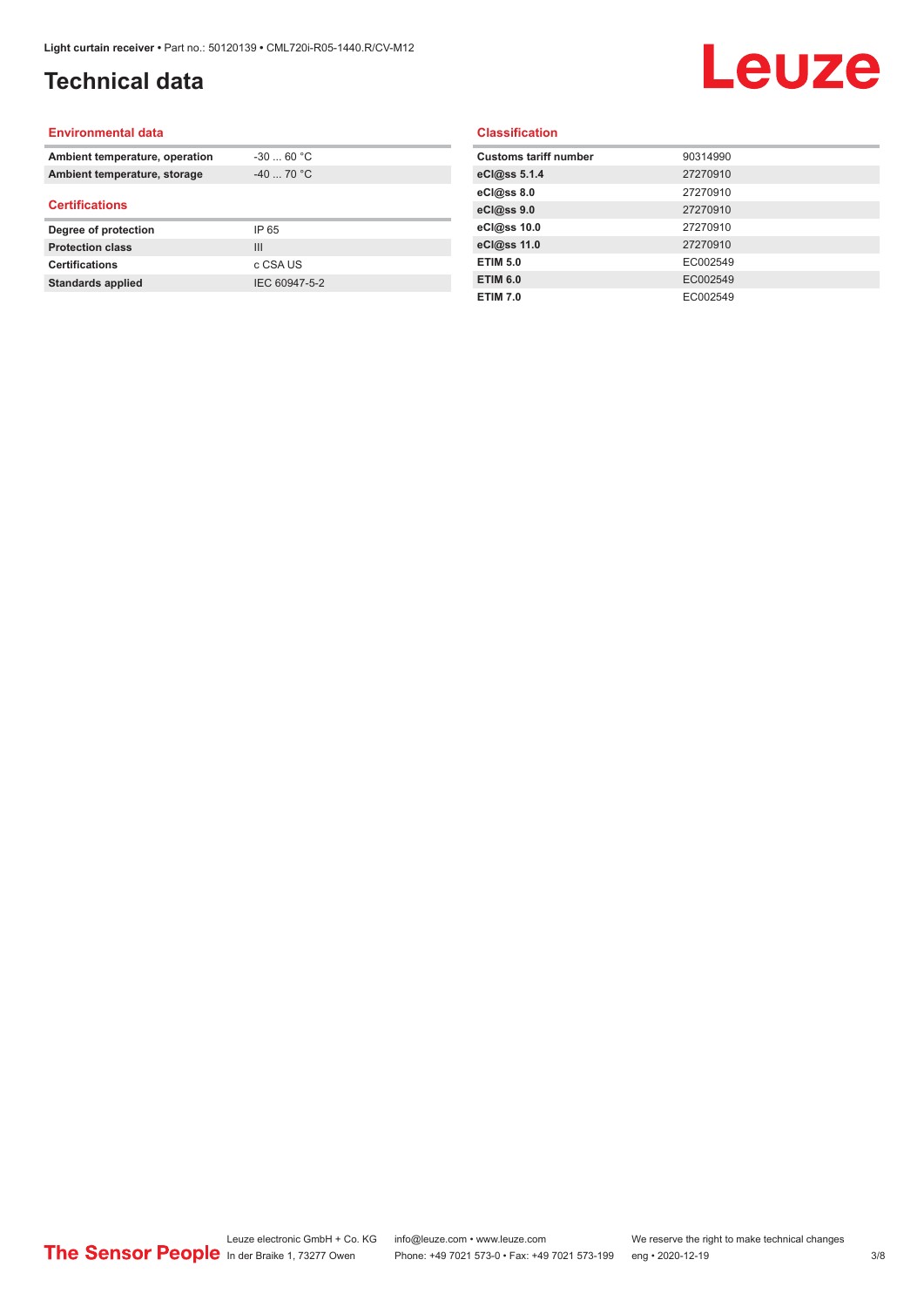### <span id="page-3-0"></span>**Dimensioned drawings**

All dimensions in millimeters



A Beam spacing 5 mm

G Fastening groove

- B Measurement field length 1440 mm
- F M6 thread
- R Receiver
	- Y 2.5 mm

T Transmitter

# **Leuze**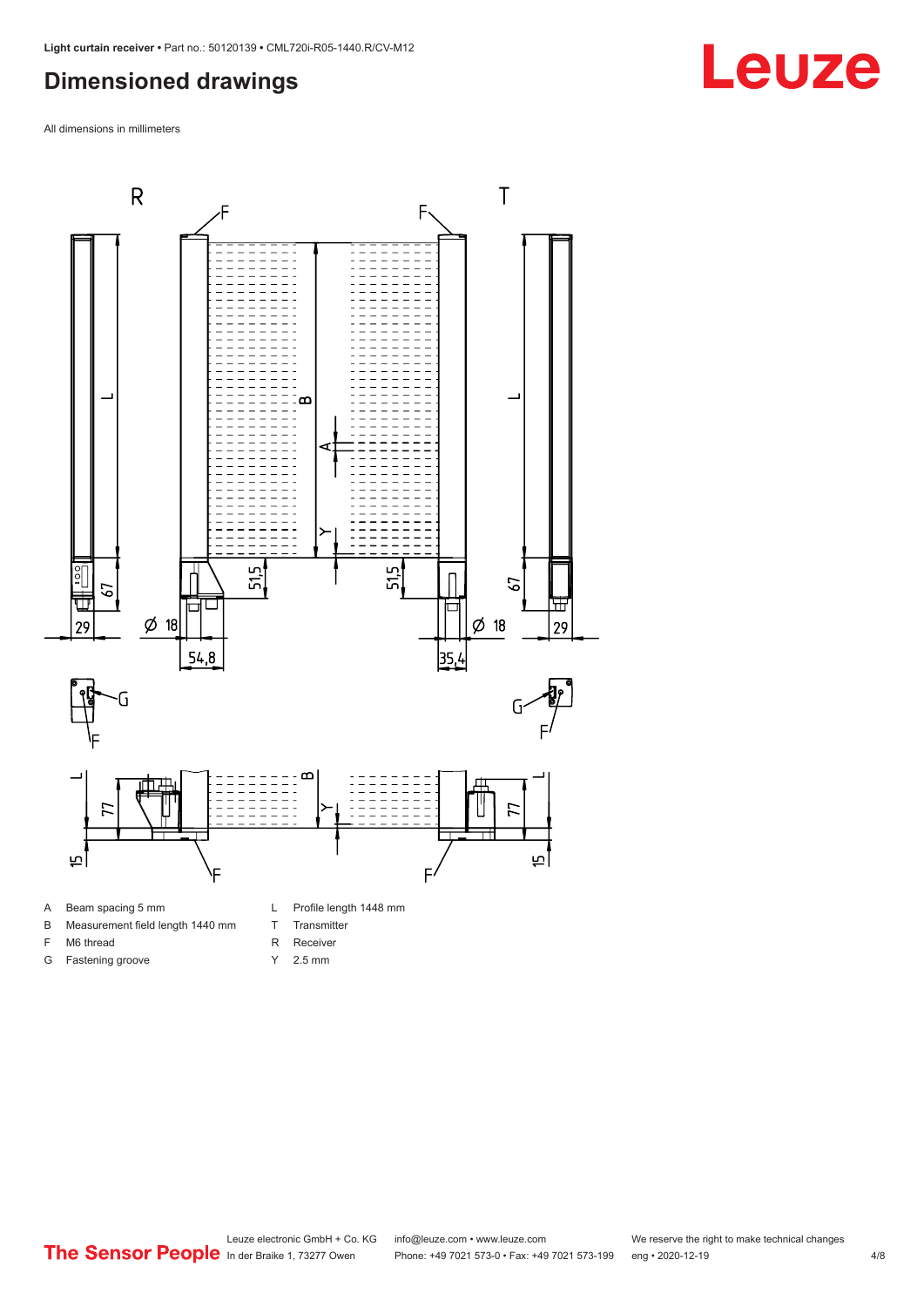### <span id="page-4-0"></span>**Dimensioned drawings**





A PWR / SW IN / OUT

## **Electrical connection**

**Connection 1**

| <b>Function</b>    | Configuration interface<br>Signal IN |
|--------------------|--------------------------------------|
|                    | Signal OUT                           |
|                    | Voltage supply                       |
| Type of connection | Connector                            |
| <b>Thread size</b> | M12                                  |
| <b>Type</b>        | Male                                 |
| <b>Material</b>    | Metal                                |
| No. of pins        | 8-pin                                |
| Encoding           | A-coded                              |

#### **Pin Pin assignment**

| 1              | $V^+$            |
|----------------|------------------|
| $\overline{2}$ | I/O <sub>1</sub> |
| 3              | GND              |
| $\overline{4}$ | IO-Link          |
| 5              | I/O <sub>2</sub> |
| 6              | OUT V            |
| 7              | OUT mA           |
| 8              | <b>AGND</b>      |
|                |                  |



#### **Connection 2**

| <b>Function</b>    | Connection to transmitter |
|--------------------|---------------------------|
| Type of connection | Connector                 |
| <b>Thread size</b> | M12                       |
| <b>Type</b>        | Female                    |
| <b>Material</b>    | Metal                     |
| No. of pins        | $5$ -pin                  |
| Encoding           | A-coded                   |

#### **Pin Pin assignment**

| л              | <b>FE/SHIELD</b> |
|----------------|------------------|
| $\overline{2}$ | V+               |
| 3              | <b>GND</b>       |
| 4              | RS 485 Tx+       |
| 5              | RS 485 Tx-       |

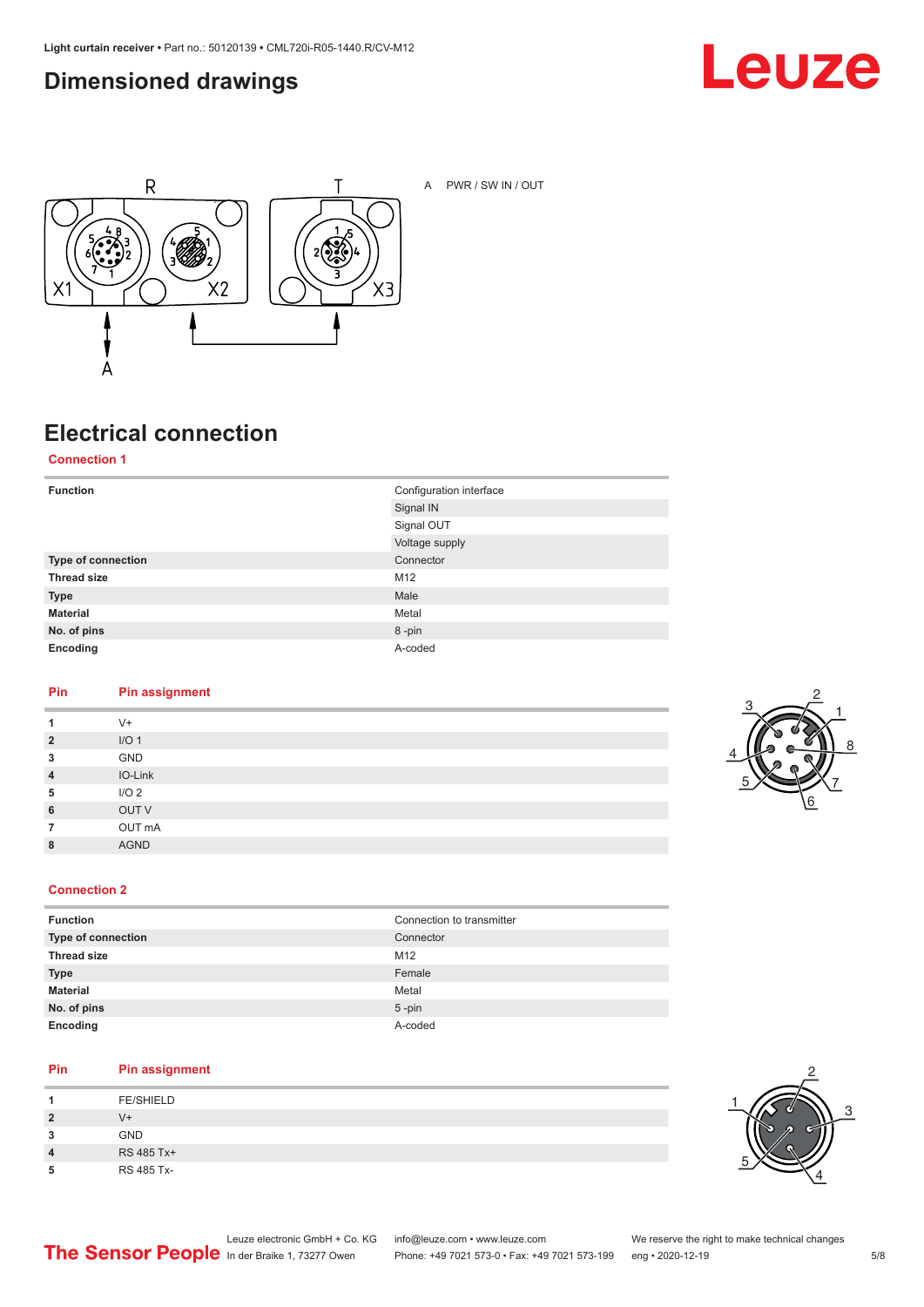## <span id="page-5-0"></span>**Operation and display**

| <b>LED</b>     | <b>Display</b>           | <b>Meaning</b>                         |
|----------------|--------------------------|----------------------------------------|
|                | Green, continuous light  | Operational readiness                  |
|                | Green, flashing          | Teach / error                          |
| $\overline{2}$ | Yellow, continuous light | Light path free, with function reserve |
|                | Yellow, flashing         | No function reserve                    |
|                | Off                      | Object detected                        |

#### **Suitable transmitters**

| Part no. | <b>Designation</b>         | <b>Article</b>               | <b>Description</b>                                                          |
|----------|----------------------------|------------------------------|-----------------------------------------------------------------------------|
| 50119466 | CML720i-T05-<br>1440.R-M12 | Light curtain<br>transmitter | Operating range: 0.1  3.5 m<br>Connection: Connector, M12, Rear side, 5-pin |

#### **Part number code**

Part designation: **CML7XXi-YZZ-AAAA.BCCCDDD-EEEFFF**

| <b>CML</b>  | <b>Operating principle</b><br>Measuring light curtain                                                                                     |
|-------------|-------------------------------------------------------------------------------------------------------------------------------------------|
| 7XXi        | <b>Series</b><br>720i: 720i series<br>730i: 730i series                                                                                   |
| Y           | Device type<br>T: transmitter<br>R: receiver                                                                                              |
| <b>ZZ</b>   | <b>Beam spacing</b><br>05:5 mm<br>10:10 mm<br>20:20 mm<br>40:40 mm                                                                        |
| <b>AAAA</b> | Measurement field length [mm], dependent on beam spacing                                                                                  |
| в           | Equipment<br>A: connector outlet, axial<br>R: rear connector outlet                                                                       |
| CCC         | Interface<br>L: IO-Link<br>/CN: CANopen<br>/PB: PROFIBUS<br>/PN: PROFINET<br>/CV: Analog current and voltage output<br>/D3: RS 485 Modbus |
| <b>DDD</b>  | <b>Special equipment</b><br>-PS: Power Setting                                                                                            |
| EEE         | <b>Electrical connection</b><br>M12: M12 connector                                                                                        |
| <b>FFF</b>  | -EX: Explosion protection                                                                                                                 |
|             | <b>Note</b>                                                                                                                               |
| ₽           | $\&$ A list with all available device types can be found on the Leuze website at www.leuze.com.                                           |

**Leuze**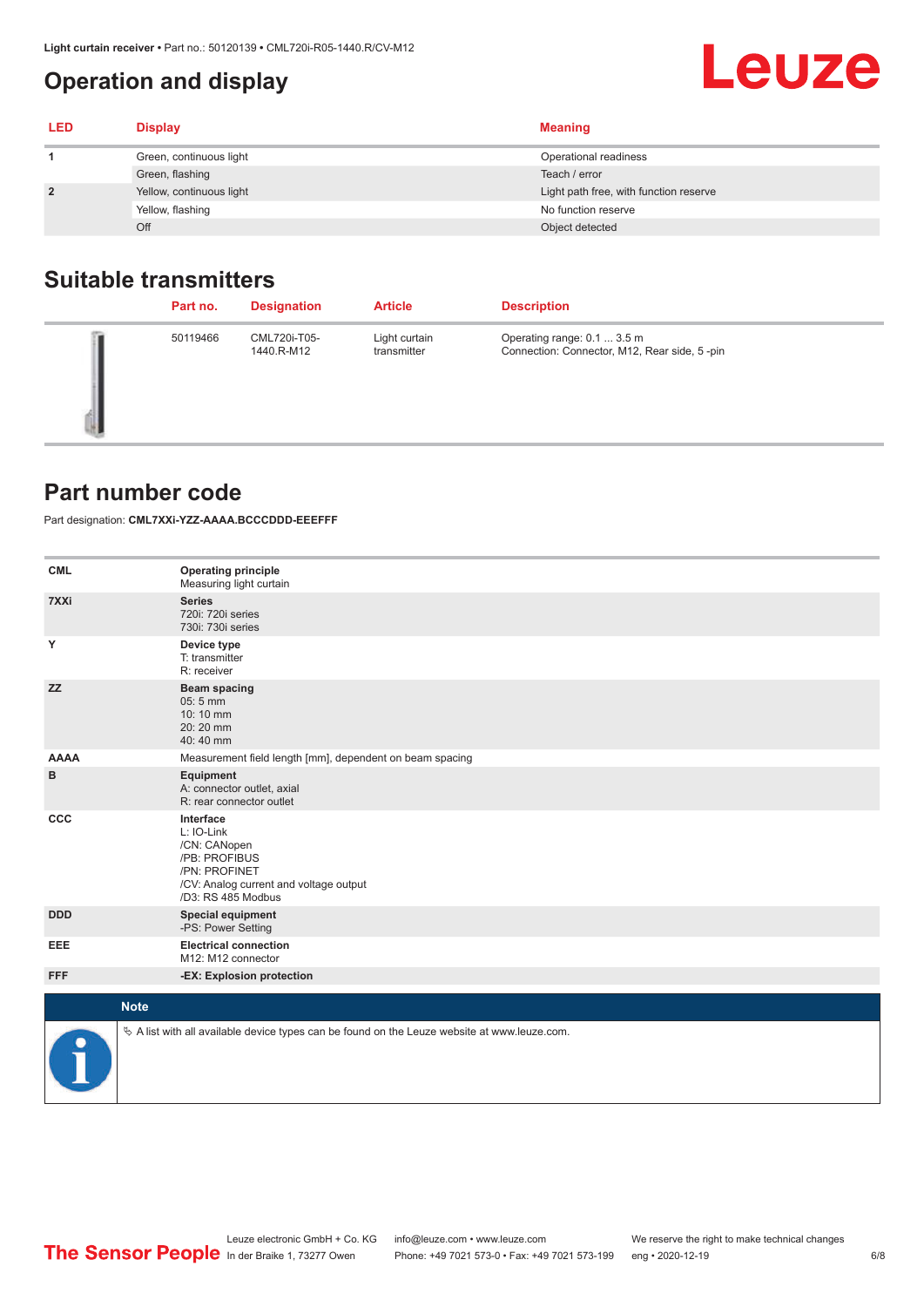#### <span id="page-6-0"></span>**Notes**



#### **Observe intended use!**

 $\%$  This product is not a safety sensor and is not intended as personnel protection.

 $\%$  The product may only be put into operation by competent persons.

 $\%$  Only use the product in accordance with its intended use.

| <b>For UL applications:</b>                                                                                                                                                       |
|-----------------------------------------------------------------------------------------------------------------------------------------------------------------------------------|
| $\%$ For UL applications, use is only permitted in Class 2 circuits in accordance with the NEC (National Electric Code).                                                          |
| V These proximity switches shall be used with UL Listed Cable assemblies rated 30V, 0.5A min, in the field installation, or equivalent (categories: CYJV/<br>CYJV7 or PVVA/PVVA7) |

#### **Accessories**

#### Connection technology - Connection cables

|   | Part no. | <b>Designation</b> | <b>Article</b>   | <b>Description</b>                                                                                                                                          |
|---|----------|--------------------|------------------|-------------------------------------------------------------------------------------------------------------------------------------------------------------|
| ▇ | 50135128 | KD S-M12-8A-P1-050 | Connection cable | Connection 1: Connector, M12, Axial, Female, A-coded, 8-pin<br>Connection 2: Open end<br>Shielded: Yes<br>Cable length: 5,000 mm<br>Sheathing material: PUR |

#### Connection technology - Interconnection cables

|   |                      | Part no. | <b>Designation</b>                     | <b>Article</b>        | <b>Description</b>                                                                                                                                                                                                                                    |
|---|----------------------|----------|----------------------------------------|-----------------------|-------------------------------------------------------------------------------------------------------------------------------------------------------------------------------------------------------------------------------------------------------|
| ▤ | $(\cdot;\cdot)$<br>Þ | 50129781 | <b>KDS DN-M12-5A-</b><br>M12-5A-P3-050 | Interconnection cable | Suitable for interface: IO-Link, DeviceNet, CANopen<br>Connection 1: Connector, M12, Axial, Female, A-coded, 5-pin<br>Connection 2: Connector, M12, Axial, Male, A-coded, 5-pin<br>Shielded: Yes<br>Cable length: 5,000 mm<br>Sheathing material: PUR |

#### Mounting technology - Mounting brackets

|               | Part no. | <b>Designation</b> | <b>Article</b>      | <b>Description</b>                                                                                                                                                                                                        |
|---------------|----------|--------------------|---------------------|---------------------------------------------------------------------------------------------------------------------------------------------------------------------------------------------------------------------------|
| $\frac{1}{2}$ | 50142900 | BT 700M.5-2SET     | Mounting device set | Design of mounting device: Bracket mounting<br>Fastening, at system: Through-hole mounting, T slotted hole<br>Mounting bracket, at device: Screw type, Sliding block<br>Type of mounting device: Rigid<br>Material: Steel |

Leuze